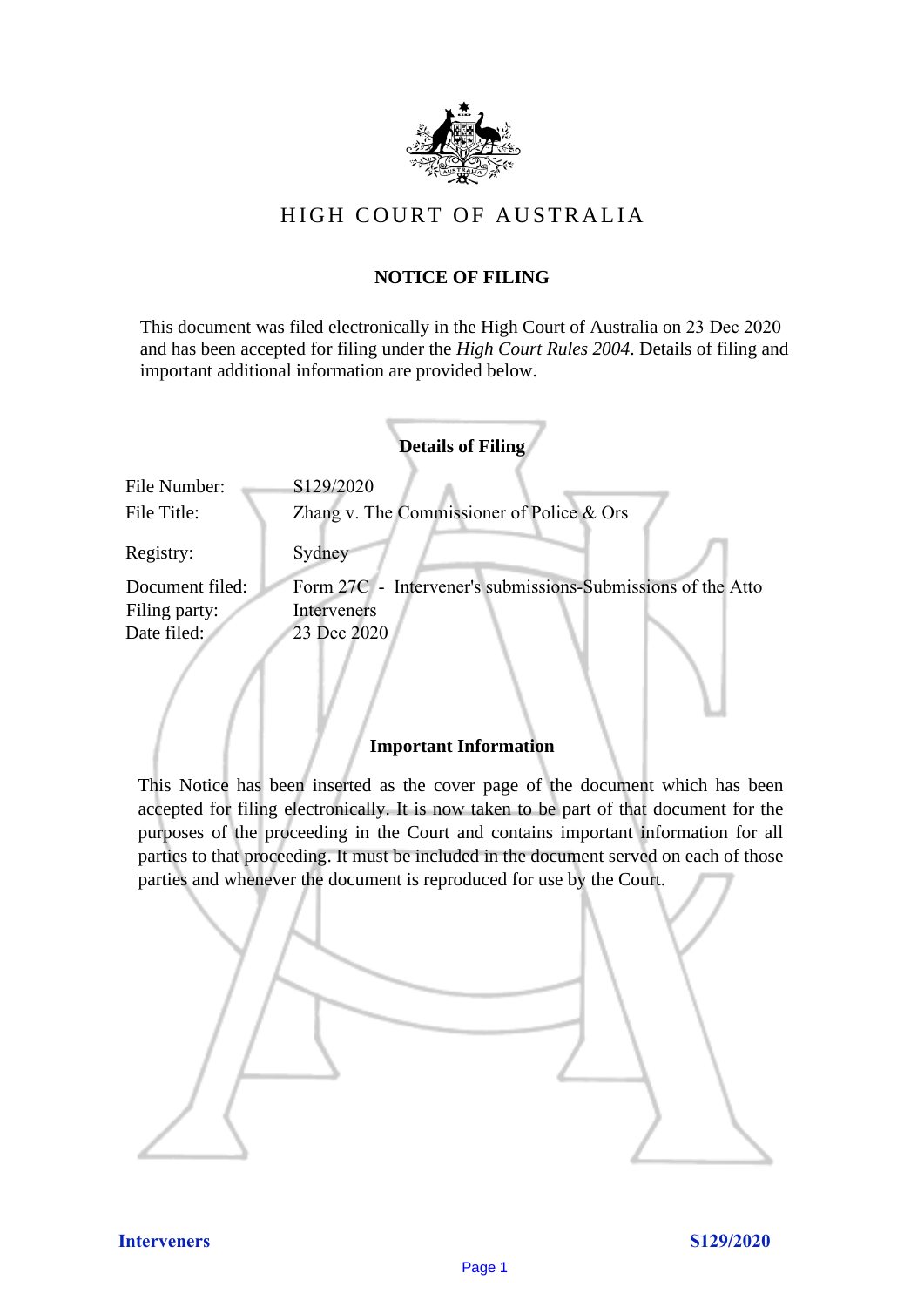# IN THE HIGH COURT OF AUSTRALIA IN THE HIGH COURT OF AUSTRALIA SYDNEY REGISTRY SYDNEY REGISTRY

# JOHN SHI SHENG ZHANG JOHN SHI SHENG ZHANG Plaintiff Plaintiff

No. 5129 of 2020 No. 8129 of 2020

and and

# THE COMMISIONER OF POLICE THE COMMISIONER OF POLICE First Defendant First Defendant

JANE MOTTLEY JANE MOTTLEY Second Defendant Second Defendant

JOSEPH KARAM JOSEPH KARAM Third Defendant Third Defendant

MICHAEL ANTRUM MICHAEL ANTRUM Fourth Defendant Fourth Defendant

# SUBMISSIONS OF' THE ATTORNEY GENERAL SUBMISSIONS OF THE ATTORNEY GENERAL FOR NEW SOUTH WALES, INTERVENING IN THE HIGH COURT OF AUSTRALIA<br>
SYDNEY REUGSTRY<br>
STENEORS:<br>
BETWEEN:<br>
BETWEEN:<br>
BETWEEN:<br>
SUBNESSION STEAD STEAD POLICE<br>
FRIES COMMISSIONS OF THE COMMISSIONS OF POLICE<br>
SEEM EAR MOTTLEY<br>
SEEM Delivering<br>
MICHAEL AVEN SOUTH

\$129/2020

10 10

20 20

BETWEEN BETWEEN: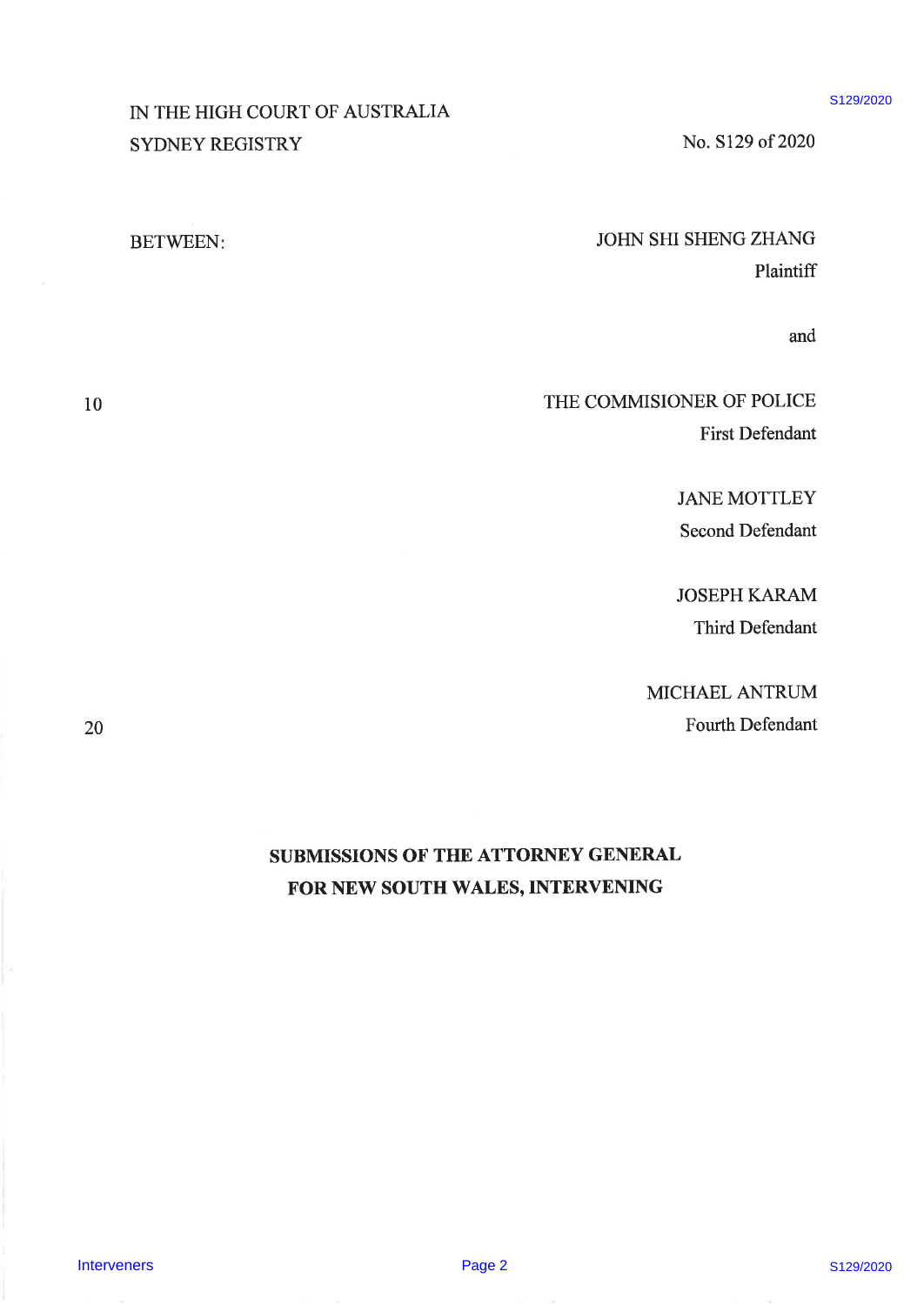# Part I: Certification  $\frac{1}{2}$  S129/2020

1. These submissions are in a form suitable for publication on the internet. 1. These submissions are in a form suitable for publication on the internet.

# Parts II and III: Basis of intervention Parts II and III: Basis of intervention

2. The Attorney-General for New South Wales (NSW) intervenes pursuant to s 78A of the Judiciary Act 1903 (Cth), in support of the Defendants. the Judiciary Act 1903 (Cth), in support of the Defendants.

## Part IV: Argument Part IV: Argument

- 3. NSW intervenes only in relation to the validity of ss 92.3(1) and (2) of the Criminal Code (Cth) (Criminal Code). Code (Cth) (Criminal Code).
- 4. For the reasons set out in the submissions of the First Defendant and the Attorney-4. For the reasons set out in the submissions of the First Defendant and the Attorney-10 General of the Commonwealth (intervening) (DS) at [47], the question of the validity of the impugned provisions does not arise if the Court finds the impugned search warrants invalid for non-constitutional reasons. warrants invalid for non-constitutional reasons.
	- 5. If it is necessary to consider the validity of the impugned provisions, Questions l(c)- 5. If it is necessary to consider the validity of the impugned provisions, Questions 1(c)- (d), 3 and 4 should be answered "No". In summary, the impugned provisions do not (d), <sup>3</sup> and 4 should be answered "No". In summary, the impugned provisions do not infringe the implied freedom of political communication because the law imposes <sup>a</sup> infringe the implied freedom of political communication because the law imposes alimited burden on political communication for the compelling purpose of protecting limited burden on political communication for the compelling purpose of protecting Australian sovereignty against the risk of foreign interference. Australian sovereignty against the risk of foreign interference.

### Overview of the impugned provisions Overview of the impugned provisions

- 6. Before turning to the validity of the impugned provisions, it is convenient to consider those provisions and the circumstances in which they were enacted. 20 those provisions and the circumstances in which they were enacted.
- 7. At the outset, it is critical to distinguish between foreign influence and foreign 7. At the outset, it is critical to distinguish between foreign influence and foreign interference. ASIO classifies conduct as "foreign interference" where it involves foreign influence that is undertaken in a way that is clandestine, deceptive and/or threatening, or is otherwise detrimental to a nation's interests (SC[38]; SCB 54). That threatening, or is otherwise detrimental to a nation's interests (SC[38]; SCB 54). That is, it is these features that demarcate the line between legitimate foreign influence is, it is these features that demarcate the line between legitimate foreign influence that is not of concern, and unacceptable foreign interference that is harmful to a nation's interests. nation's interests. **Part I: Certification**<br>
1. Those arbitrations one in a form emitable for publication on the internet.<br>
1. The Attornay-General for Now South Walter (NSW) intervenes pursuant to s 78A of<br>
1. The Attornay-General for Now S
	- 8. At the time that s 92.3 was inserted into the Criminal Code, ASIO had reported that Australia was a target of foreign interference (SC[44]; SCB 55). ASIO's view was that espionage and foreign interference activity against Australia's interests was 30 30 that espionage and foreign interference activity against Australia's interests was

10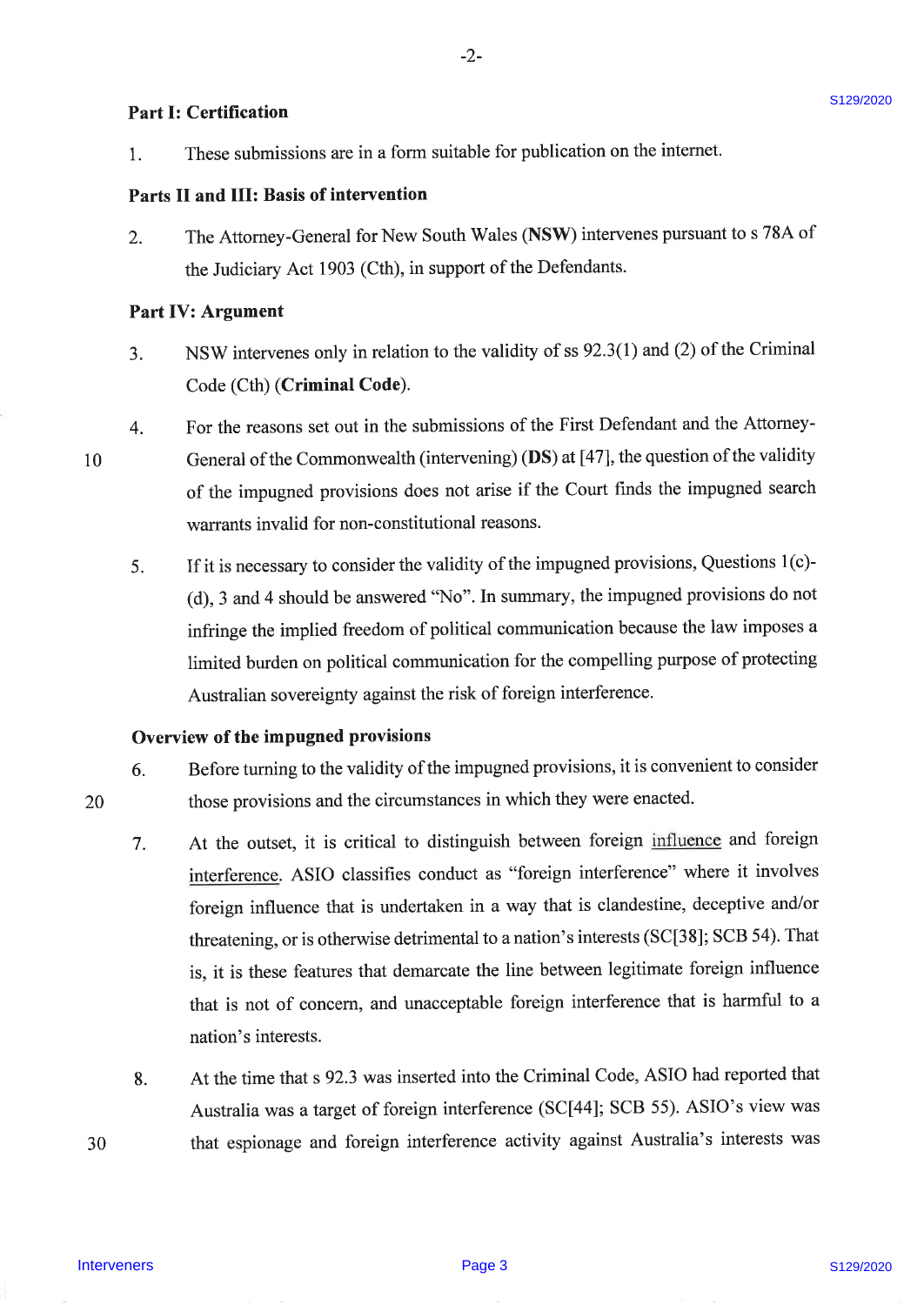occurring on an "unprecedented scale" (SC[44]; SCB 55). It is ASIO's assessment that Australia continues to be the target of sophisticated and persistent espionage and that Australia continues to be the target of sophisticated and persistent espionage and foreign interference activities, which may affect large sectors of the community foreign interference activities, which may affect large sectors of the community (SC[4s]-[46]; SCB s6). (SC[45]-[46]; SCB 56).

- 9 9. The consequences of foreign interference may be extremely serious. Influence by The consequences of foreign interference may be extremely serious. Influence by foreign actors can have serious implications for sovereignty and national policy when foreign actors canhave serious implications for sovereignty and national policy when it is not disclosed or otherwise transparent, as it may result in the prioritisation of foreign interests over domestic interests (SC[37]; SCB 53). ASIO considers that foreign interests over domestic interests (SC[37]; SCB 53). ASIO considers that foreign interference represents a serious threat to Australia's sovereignty and security and the integrity of its national institutions, as well as potentially harming Australia's interests in a number of ways (SC[48]; SCB 57).
- The National Security Legislation Amendment (Espionage and Foreign Interference) The National Security Legislation Amendment (Espionage and Foreign Interference)Bill 2017 (the EFI Bill), by which s 92.3 was inserted, was introduced into Bill 2017 (the EFI Bill), by which <sup>s</sup> 92.3 was inserted, was introduced into Parliament in response to a report initiated by the Prime Minister into the threat of Parliament in response to a report initiated by the Prime Minister into the threat of foreign states exerting improper influence over Australia's system of government foreign states exerting improper influence over Australia's system of government(SC[55]; SCB 59). Two other Bills in response to the report were also introduced (SC[55]; SCB 59). Two other Bills in response to the report were also introduced into Parliament on the same day: the Foreign Influence Transparency Scheme Bill into Parliament on the same day: the Foreign Influence Transparency Scheme Bill 2017, and the Electoral Legislation Amendment (Electoral Funding and Disclosure 2017, and the Electoral Legislation Amendment (Electoral Funding and DisclosureReform) Bill2017 (SC[56]; SCB 59). Together, the three Bills were intended to Reform) Bill 2017 (SC[56]; SCB 59). Together, the three Bills were intended to "counter the threat of foreign states exerting improper influence over our system of government and our political landscape", by enacting a counter foreign interference government and our political landscape", by enacting a counter foreign interferencestrategy built on "the four pillars of sunlight, enforcement, deterrence and strategy built on "the four pillars of sunlight, enforcement, deterrence andcapability": see Second Reading Speech (Hansard, House of Representatives 7 December 2017) at 13145 (SCBl58). 7 December 2017) at 13145 (SCB158).10 10. occurring on n<sup>-</sup> marries colorated intervents ( $S(14)$  is ( $S(14)$  is a ASS) is assessment ( $S(2)$  and  $S(3)$  in a ASS/2) associates the behaviorating by the community ( $S(14)$ <sup>14</sup>46) Revelate interveners solicities, whi
	- The offences in the EFI Bill form part of the "deterrence" pillar. In introducing the The offences in the EFI Bill form part of the "deterrence" pillar. In introducing the EFI Bill, the Prime Minister again emphasised the distinction between foreign EFI Bill, the Prime Minister again emphasised the distinction between foreign influence and foreign interference. In that respect, he noted that covert, coercive or corrupt conduct "is the line that separates legitimate influence from unacceptable interference". The Prime Minister also emphasized that foreign interference is "unacceptable from any country whether you might think of it as friend, foe or ally": "unacceptable from any country whether you might think of it as friend, foe or ally": Second Reading Speech at 13145 (SCB158)' Second Reading Speech at 13145 (SCB158). 11 11.

10 10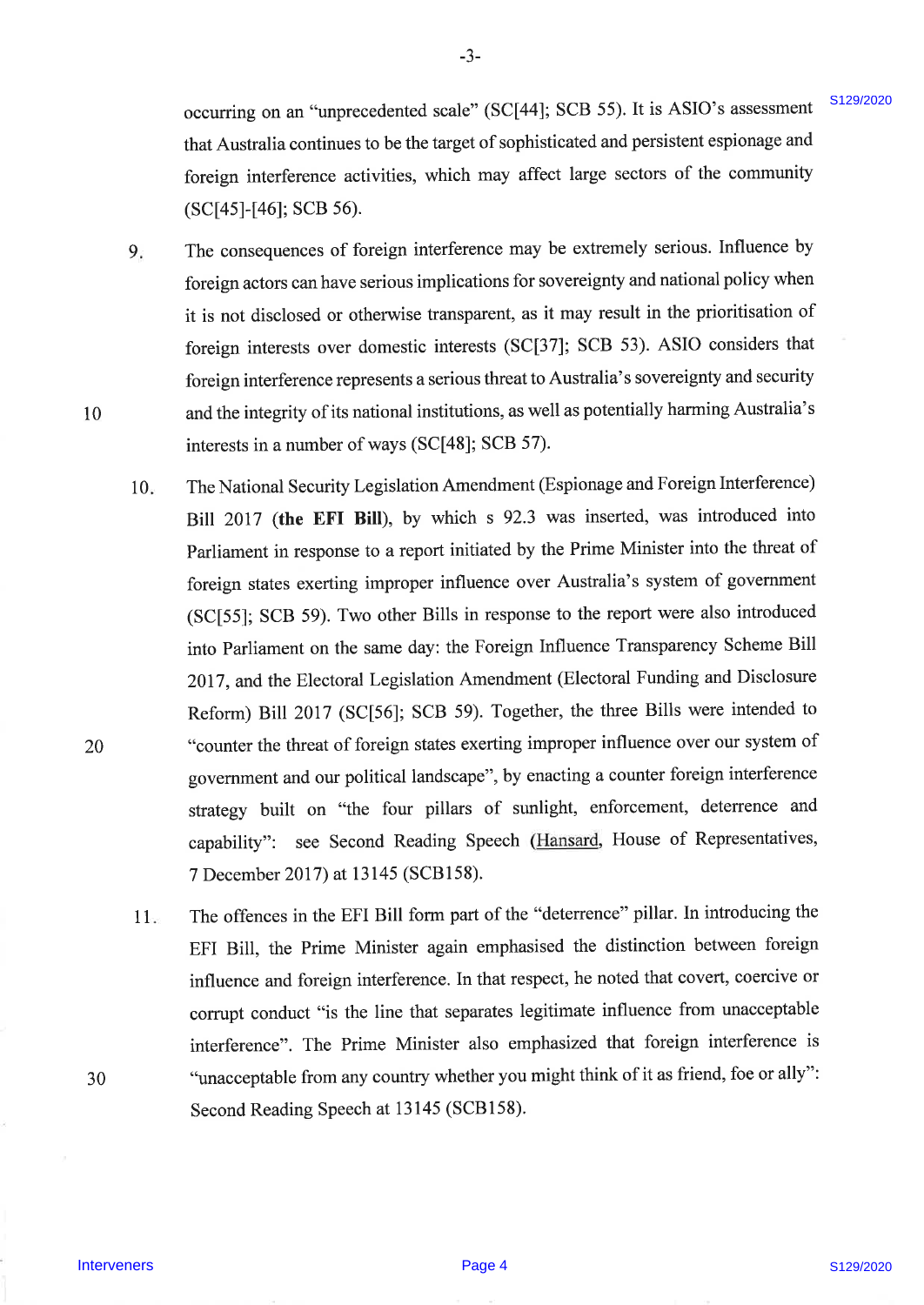12. 12. Section 92.3 creates offences of "reckless foreign interference". The offence in <sup>s</sup>92.3(1) is directed to foreign interference generally, whereas the offence in <sup>s</sup> 92.3(1) is directed to foreign interference generally, whereas the offence in s 92.3(2) is directed to interference involving a targeted person. Each offence has in <sup>s</sup> 92.3(2) is directed to interference involving a targeted person. Each offence has in common that the offender's conduct must be engaged in on behalf of or in collaboration with a foreign principal, or directed, funded or supervised by a foreign collaboration with a foreign principal, or directed, funded or supervised by a foreignprincipal (s 92.3(1)(b); s 92.3(2)(b)). However, each offence is directed to different principal (s 92.3(1)(b); <sup>s</sup> 92.3(2)(b)). However, each offence is directed to different kinds of conduct. kinds of conduct.

-4- -4-

- 13. In respect of s 92.3(l), the offence is targeted towards conduct that is covert or In respect of <sup>s</sup> 92.3(1), the offence is targeted towards conduct that is covert or involves deception, involves the person making a threat to cause serious harm, or involves deception, involves the person making a threat to cause serious harm, or 10 involves the person making a demand with menaces (s  $92.3(1)(d)$ ). These aspects reflect the characteristics of foreign interference identified by ASIO. The offender must be reckless as to whether the conduct will have a certain effect, namely must be reckless as to whether the conduct will have a certain effect, namely influencing of an Australian political or govemmental process or the exercise of <sup>a</sup> influencing of an Australian political or governmental process or the exercise of a democratic or political right or duty; support of intelligence activities of a foreign democratic or political right or duty; support of intelligence activities of a foreign principal; or prejudice to Australia's national security (s  $92.3(1)(c)$ ). 13.
- 14. In respect of s 92.3(2), the offence is targeted towards transparency of foreign In respect of <sup>s</sup> 92.3(2), the offence is targeted towards transparency of foreigninfluence on a particular target. The person must conceal from or fail to disclose to the target that their conduct is on behalf of a foreign principal (s  $92.3(2)(d)$ ). This can be seen as reflecting a specific instance of clandestine or deceptive conduct in be seen as reflecting a specific instance of clandestine or deceptive conduct in 20 relation to a particular matter - that is, that the person's conduct is on behalf of <sup>a</sup> relation to a particular matter — that is, that the person's conduct is on behalf of aforeign principal. "Deception" is defined in s 92.1 as an intentional or reckless foreign principal. "Deception" is defined in <sup>s</sup> 92.1 as an intentional or reckless deception, whether by words or other conduct, and whether as to fact or as to law, deception, whether by words or other conduct, and whether as to fact or as to law, and relevantly includes a deception as to the intentions of the person using the and relevantly includes a deception as to the intentions of the person using the deception. The offender must be reckless as to whether the conduct will influence deception. The offender must be reckless as to whether the conduct will influence the target's exercise of an Australian political or govemmental process or the the target's exercise of an Australian political or governmental process or the exercise of a democratic or political right or duty (s  $92.3(2)(c)$ ). 12. Section 9.25 or extension there is diversion for includes foreign interference permally, whoreas the column of the solid street of original interference permally, whoreas the offerice has in common that the collision 14.
	- 15. NSW adopts the construction of the impugned provisions at DS[21]-[25]. NSW adopts the construction of the impugned provisions at DS[21]-[25]. 15.

# The impugned provisions do not breach the imptied freedom of political The impugned provisions do not breach the implied freedom of political communication communication

30 16. It is common ground that the test for whether a law breaches the implied freedom of political communication is that set out in McCloy v New South Wales (2015) 257 30 16.

20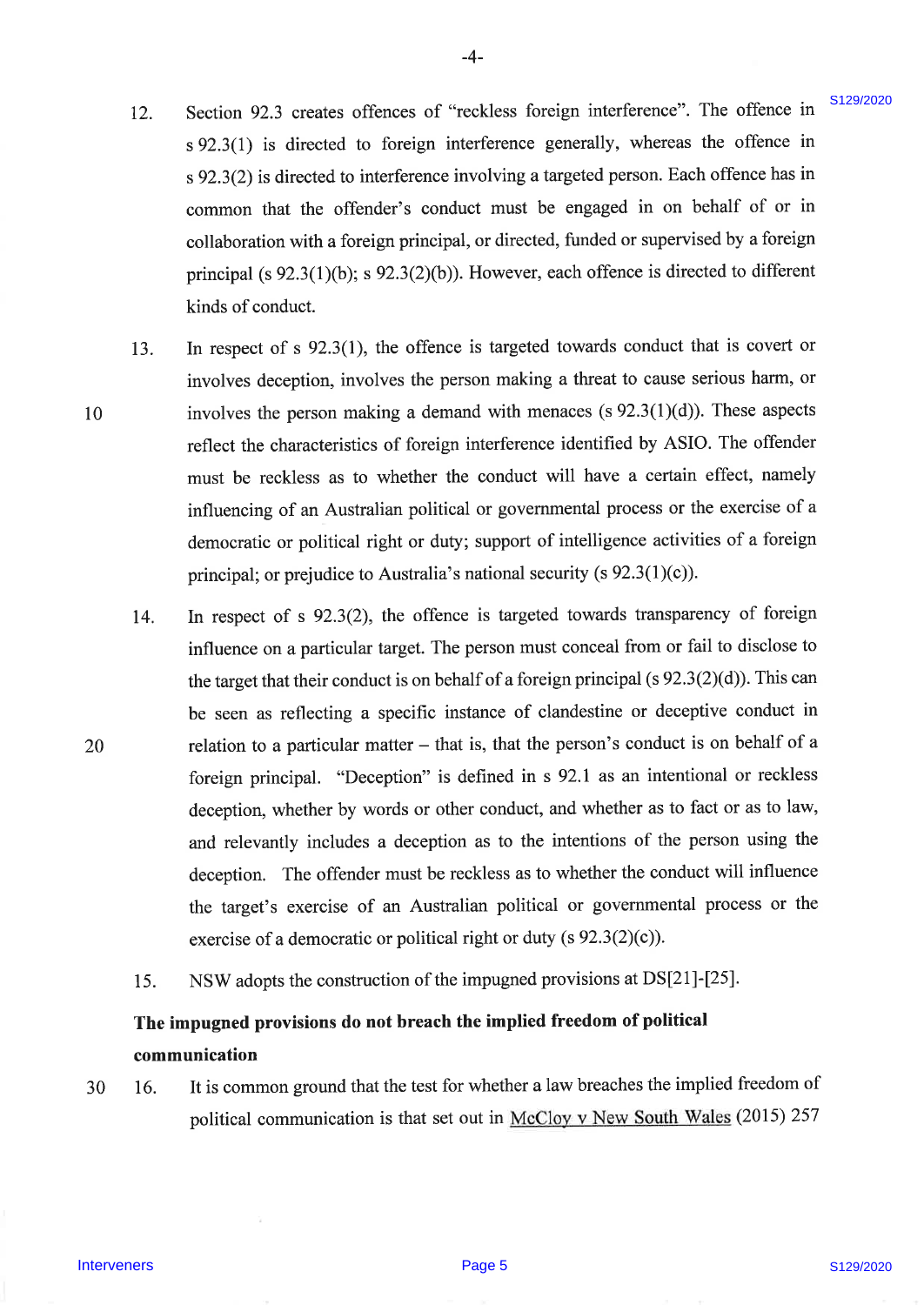CLR 178; [2015] HCA 34 (McCloy), as modified in Brown v Tasmania (2017) 261 CLR 328; [2017) HCA 43 (Brown) (set out at PS[29]). CLR 328; [2017] HCA 43 (Brown) (set out at PS[29]). \$129/2020

### Question 1: Burden Question 1: Burden

17. While it may be accepted that the offences in s 92.3 may burden political While it may be accepted that the offences in <sup>s</sup> 92.3 may burden political communications in some of their operations, any burden on the implied freedom communications in some of their operations, any burden on the implied freedom imposed by s 92.3 is limited. imposed by <sup>s</sup> 92.3 is limited. 17.

5 5-

- 18. Section 92.3 is not on its face directed at political communication (or indeed to Section 92.3 is not on its face directed at political communication (or indeed to communication at all). While some of the conduct caught by s 92.3 may fall within the scope of protected political communication, the offences also apply to a range of conduct that may not involve communication of any kind. This may be particularly conduct that may not involve communication of any kind. This may be particularlyso for conduct falling within  $s \frac{92.3(1)(c)}{ii}$  and (iv), which could include conduct such as obtaining or collecting information about the identity, finances or activities such as obtaining or collecting information about the identity, finances or activities of individuals, groups or other identities. of individuals, groups or other identities. 18.
- lg. To the extent that conduct falling within the scope of s 92.3 can be characterised as To the extent that conduct falling within the scope of <sup>s</sup> 92.3 can be characterised as political communication, much of that communication is not of the kind protected by political communication, much of that communication is not ofthe kind protected by the implied freedom for the reasons in DS[28]-[32]. Further, the restrictions imposed the implied freedom for the reasons in DS[28]-[32]. Further, the restrictions imposedby the provisions apply only in limited circumstances, and can be relatively easily by the provisions apply only in limited circumstances, and can be relatively easily avoided for the reasons in DS[27]. avoided for the reasons in DS[27]. 19.

### Question 2: Legitimate purpose

- 20 20. It is common ground that the search for the purpose of the law goes beyond the language used in particular provisions, to identifying at a higher level of generality the mischief to which the statute is directed (PS[35]; DS[33]; Brown at [101] (Kiefel, Bell and Keane JJ), [20S] (Gageler J) and [321] (Gordon J)). Bell and Keane JJ), [208] (Gageler J) and [321] (Gordon J)). 20.
- 2I. For the reasons in DS[33] and [35], the purpose of s 92.3 can be properly described For the reasons in DS[33] and [35], the purpose of <sup>s</sup> 92.3 can be properly described as protecting Australia's sovereignty by reducing the risk of foreign interference in as protecting Australia's sovereignty by reducing the risk of foreign interference in Australia's political or governmental processes. That purpose is not only compatible with the maintenance of the constitutionally prescribed system of representative and responsible govemment but indeed serves to preserve and enhance it by safeguarding responsible government but indeed serves to preserve and enhance it by safeguarding the free and informed choice of electors (DS[36]). The importance of that purpose is underscored by the growing global trend in foreign interference, including the current underscored by the growing global trend in foreign interference, including the current unprecedented level of espionage and foreign interference activity against unprecedented level of espionage and foreign interference activity against CIR 178; [2025] HKA 34 <u>(MacChue</u>), as modified in <u>Brown v. Tusmunin</u> (2017) 261 <sup>8138</sup>/2020<br>
11. 8 328; [2017] HKA 43 (<u>Brown)</u> (for total at PS(29).<br>
20 <u>modified</u> in may be associated and the offense in s 92.3 may bur 21.

l0 10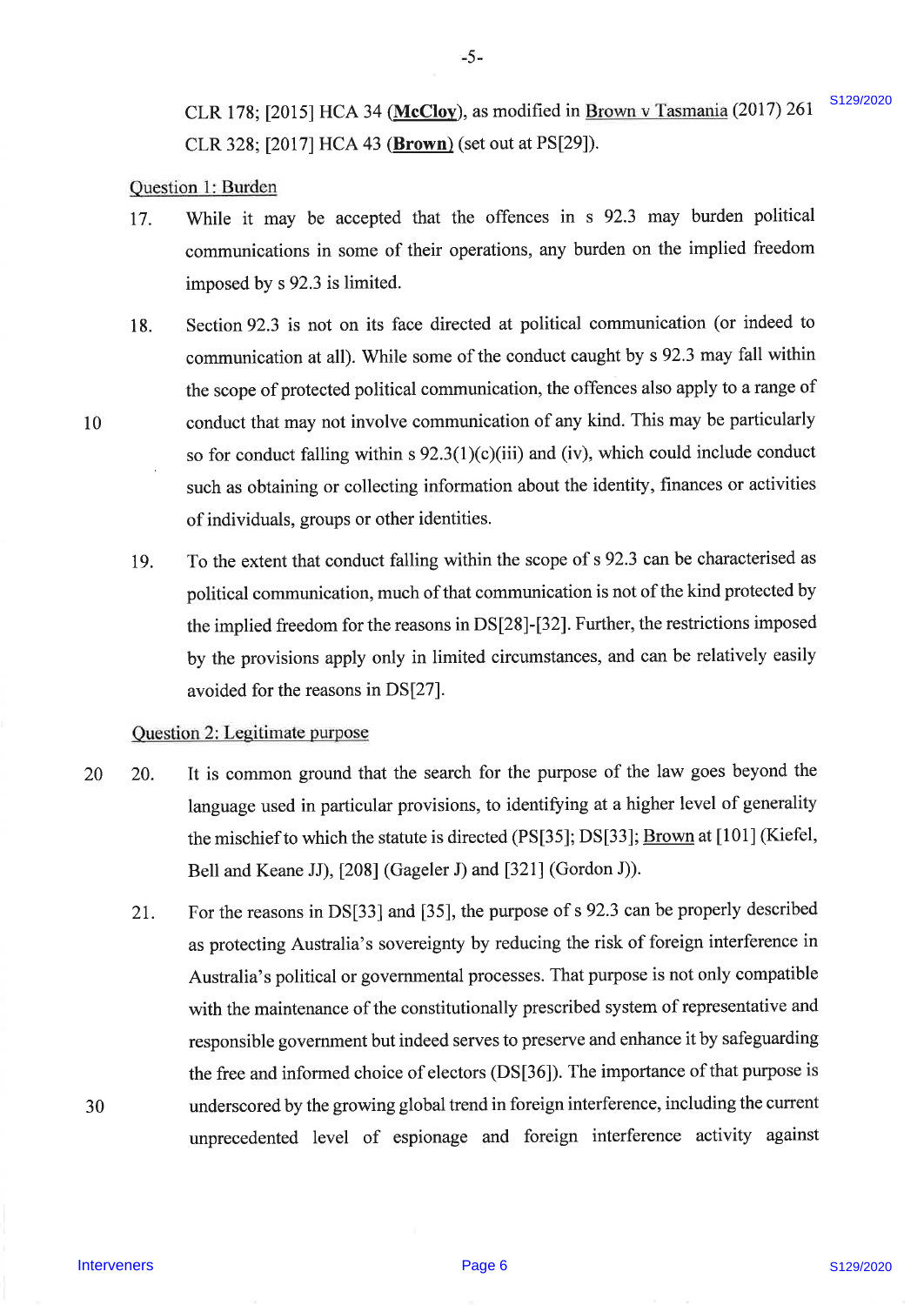Australia's interests (SC[37]-[40]; SCB 54), and the serious consequences for Australia's interests and system of government (SC[48]-[49]; SCB 57). \$129/2020

22 22. It is clear that the offences in s 92.3 do not require proof of any specific malevolent It is clear that the offences in <sup>s</sup> 92.3 do not require proof of any specific malevolent intent, or the identification of a specific harmful effect resulting from the conduct intent, or the identification of a specific harmful effect resulting from the conduct (cf PS[a2]). That is because the approach underpinning s92.3, which in turn reflects (cf PS[42]). That is because the approach underpinning <sup>s</sup> 92.3, which in turn reflectsASIO's position, is that foreign interference (as distinct from foreign influence) is ASIO's position, is that foreign interference (as distinct from foreign influence) is harmful in and of itself (see [7]-[11] above; see also DS[30]-[31]). harmful in and of itself (see [7]-[11] above; see also DS[30]-[31]).

-6- 6s

- 23 23. In addition to protecting the integrity of the political and governmental processes by In addition to protecting the integrity of the political and governmental processes by reducing the risk of foreign interference, s 92.3 may also be characterised as having a further ancillary purpose of protecting the perceived integrity of Australian political and govemmental processes by reducing the risk of foreign interference. One of the and governmental processes by reducing the risk of foreign interference. One of the consequences of foreign interference is the potential undermining of public trust in the policy decisions made by the government (SC[49]; SCB 57). It follows that reducing the risk of foreign influence also serves the purpose of promoting public trust in the integrity of Australian political and governmental processes more trust in the integrity of Australian political and governmental processes more generally. generally. Accordin's interests (SC(337)-[40], SCB 54), and the serious consequences for <sup>812820</sup><br>
2. Livis clear that intervene in strongence of present of C(450)-[40], SCB 973.<br>
2.1 Livis clear that intervene intervene intervene i
	- 24. 24. This Court has accepted that a legitimate purpose of laws restricting political This Court has accepted that a legitimate purpose of laws restricting political donations is to address *perceptions* of corruption and undue influence, which may undermine public confidence in the government and in the electoral system itself: undermine public confidence in the government and in the electoral system itself: McCloy at [7], [34] (French CJ, Kiefel, Bell and Keane JJ); [98] (Gageler J); [320]-13231, [330], [3a4] (Gordon J). It should similarly be accepted here that protecting [323], [330], [344] (Gordon J). It should similarly be accepted here that protecting the perceived integrity of the Australian political system against foreign interference the perceived integrity of the Australian political system against foreign interference is a legitimate purpose. is a legitimate purpose.
	- 25 25. Insofar as the plaintiff argues that the purpose of preventing foreign interference is Insofar as the plaintiff argues that the purpose of preventing foreign interference is not a legitimate purpose because it prevents communication within the Australian not a legitimate purpose because it prevents communication within the Australian political system of advancing policy positions favourable to foreign actors (PS[45]), political system of advancing policy positions favourable to foreign actors (PS[45]), that argument should be rejected. It elides the purpose and the effect of the law that argument should be rejected. It elides the purpose and the effect of the law (cf <u>McCloy</u> at [40] (French CJ, Kiefel, Bell and Keane JJ); see also <u>Brown</u> at [100] (Kiefel CJ, Bell and Keane J)). That a law may have the *effect* of preventing certain political communication does not mean that its overall *purpose* is not legitimate. Indeed, the plaintiff later appears to accept that "maintaining the integrity of the Indeed, the plaintiff later appears to accept that "maintaining the integrity of the Australian political and democratic system" is a legitimate aim (see PS[53]). Australian political and democratic system" is a legitimate aim (see PS[53)).

10 10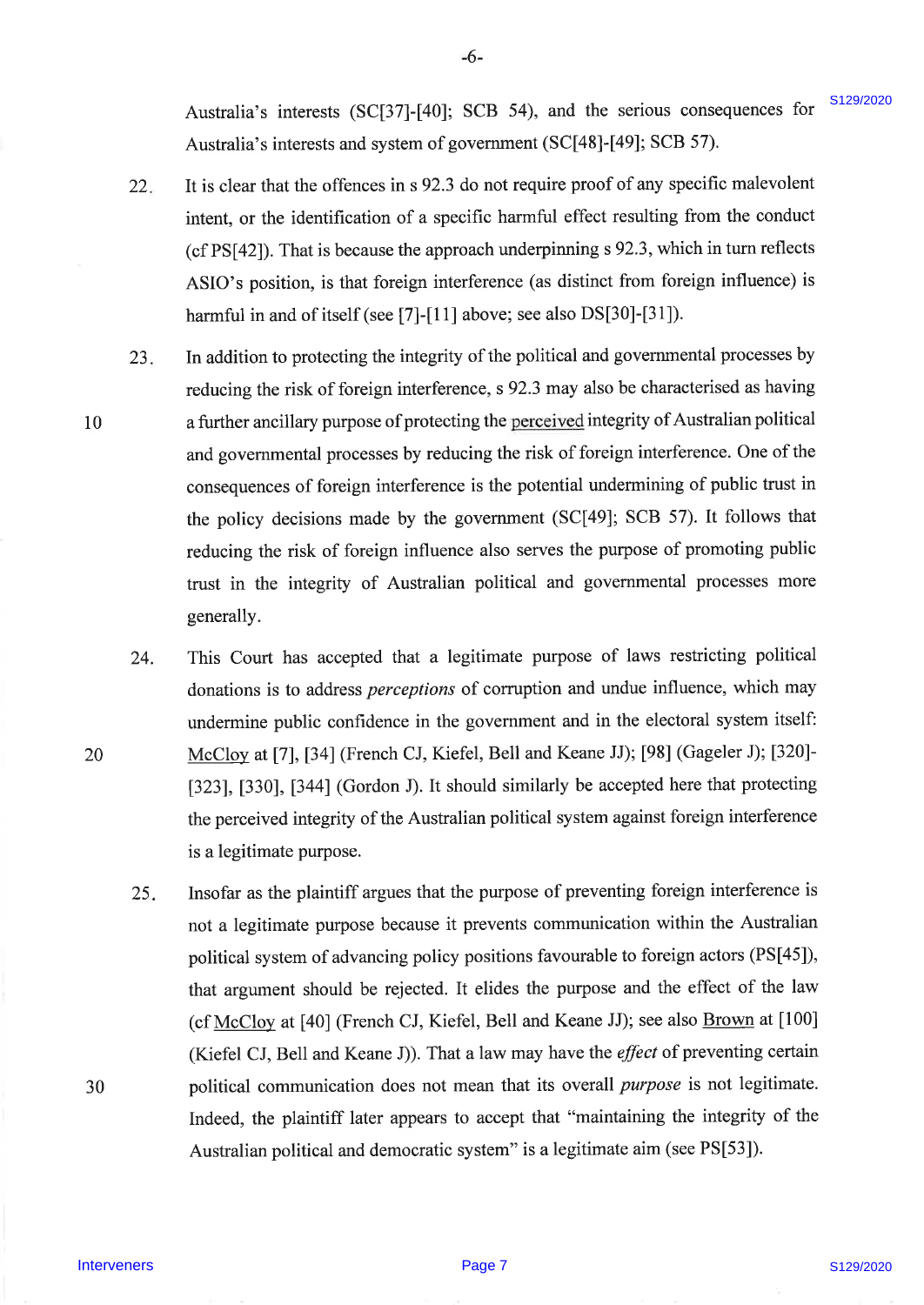26 26. Further and in any event, the impugned provisions do not prevent the advancement Further and in any event, the impugned provisions do not prevent the advancement of policy positions favourable to foreign actors. Section 92.3 does not prevent the of policy positions favourable to foreign actors. Section 92.3 does not prevent the advancement of such policy positions by individuals or other organisations on their advancement of such policy positions by individuals or other organisations on theirown behalf, or by foreign principals directly on their own behalf. It does not prevent the advancement of policy positions in other cases, provided that such advancement the advancement of policy positions in other cases, provided that such advancement is not done by covert, deceptive or otherwise illegitimate means (s 92.3(l)) and that is not done by covert, deceptive or otherwise illegitimate means (s 92.3(1)) and that the connection to the foreign principal is disclosed to the target (s 92.3(2)) (see the connection to the foreign principal is disclosed to the target (s 92.3(2)) (see DS[27], [38]). The restrictions imposed by s 92.3 apply only to the manner or DS[27], [38]). The restrictions imposed by s 92.3 apply only to the manner or circumstances of any communication; the provision does not restrict the content of circumstances of any communication; the provision does not restrict the content of any such communications and does not prevent the advancement of any particular any such communications and does not prevent the advancement of any particular viewpoint. viewpoint. 26. If urber and in any overal, the intergened providents do to prevent the advantancement of the properties of the properties of the properties of the properties of the properties of the properties of the properties of t

-7- 7.

The plaintiff does not go so far as claim that the purpose of the law should be characterised as being to prevent such communications. Any such argument would be "forcefully denie[d]" by the fact that there is no proscription of such be "forcefully denie[d]" by the fact that there is no proscription of such communications in the circumstances just outlined (cf Clubb v Edwards; Preston v Avery (2019) 276 CLR 171; [2019] HCA 11 (Clubb) at [257] and [309] (Nettle J)). 27 27.

### Question 3: proportionality

28. Question 3 is, in broad terms, directed to whether the restriction is justified. It is Question <sup>3</sup> is, in broad terms, directed to whether the restriction is justified. It is convenient in the present case to use the three-stage test adopted as an analytical tool convenient in the present case to use the three-stage test adopted as an analytical tool by the plurality in McCloy, which has been applied by the parties in their submissions (PS [a7] ; DS[3e]-[43]). (PS[47]; DS[39]-[43]). 28.

### Suitability Suitability

- 29. This element requires a rational connection between the impugned provision and the This element requires a rational connection between the impugned provision and the statute's purpose: **Brown** at [132]-[133] (Kiefel CJ, Bell and Keane JJ) and [281] (Nettle J); McCloy at [80] (French CJ, Kiefel, Bell and Keane JJ). That simply requires that the means chosen must be "capable of realising that purpose": Comcare v Banerji (2019) 93 ALJR 900; [2019] HCA 23 (Banerii) at [33] (Kiefel CJ, Bell, v Banerji (2019) 93 ALJR 900; [2019] HCA 23 (Banerji) at [33] (Kiefel CJ, Bell, Keane and Nettle JJ). Keane and Nettle JJ). 29.
- 30 30

30. Section 92.3 is capable of achieving the purpose of protecting Australia's sovereignty by reducing the risk of foreign interference in Australia's political or governmental by reducing the risk of foreign interference in Australia's political or governmental processes, by criminalising conduct that in broad terms can be characterised as processes, by criminalising conduct that in broad terms can be characterised as foreign interference (see DS [39]). foreign interference (see DS[39]). 30.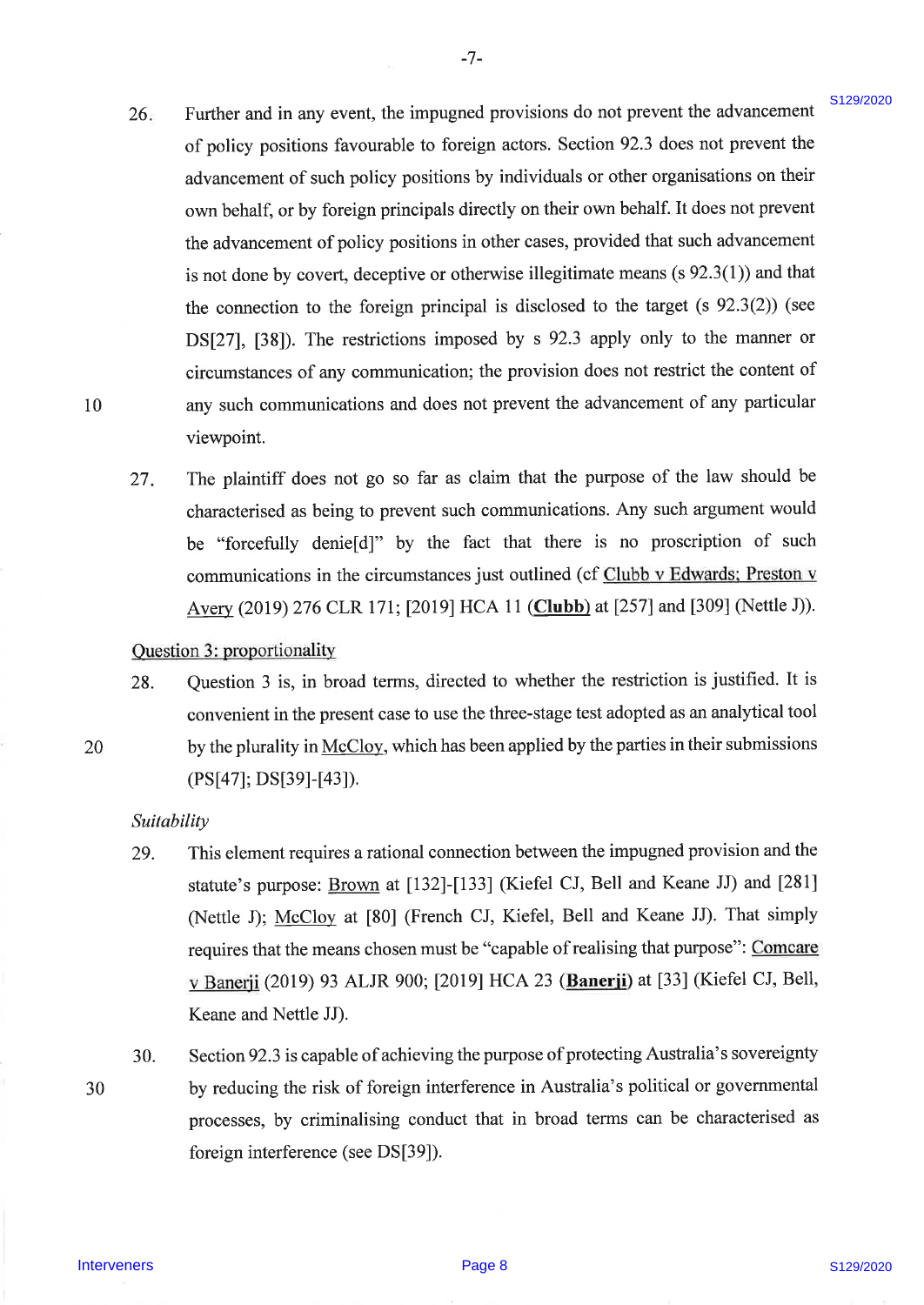31 31. Insofar as the plaintiff argues that the provisions 'ooverreach" the purpose, none of Insofar as the plaintiff argues that the provisions "overreach" the purpose, none of the matters identified by the plaintiff is sufficient to sever the connection between the matters identified by the plaintiff is sufficient to sever the connection between the impugned provisions and their purpose (even if it is accepted that the plaintiff's interpretation of the scope of s 92.3 is correct). The plaintiff's core complaint is that the application of the offences to conduct which is not necessarily intended to, and the application of the offences to conduct which is not necessarily intended to, and may not in fact, bring about any foreign influence overreaches any legitimate purpose may not in fact, bring about any foreign influence overreaches any legitimate purpose (PS[50]-[52]). However, that complaint fails to recognise that, as discussed above, (PS[50]-[52]). However, that complaint fails to recognise that, as discussed above, the purpose of the provisions is to reduce the risk of foreign interference on the basis that foreign interference is inherently harmful. There is therefore no "overreach" of that purpose on the basis that the conduct need not specifically be inconsistent with that purpose on the basis that the conduct need not specifically be inconsistent with the interests of Australia (PS[51]). the interests of Australia (PS[51]).

-8- -8-

- 32. 32. Other aspects complained of by the plaintiff are similarly consistent with the purpose of the law to reduce all foreign interference, regardless of the source (see again at [11] above). That the definition of "foreign principal" includes an intemational [11] above). That the definition of "foreign principal" includes an international organisation (PS[51]) reflects the view that foreign interference is harmful from any organisation (PS[51]) reflects the view that foreign interference is harmful from any source. That the offender need not have a particular foreign principal in mind is source. That the offender need not have a particular foreign principal in mind is intended to cover situations where a defendant may assist an individual who has intended to cover situations where a defendant may assist an individual who has identified themselves to the defendant as a foreign official but without speciffing identified themselves to the defendant as a foreign official but without specifying which foreign country they represent, or where a defendant may provide assistance which foreign country they represent, or where a defendant may provide assistance knowing that their conduct may assist multiple foreign principals (see the Revised knowing that their conduct may assist multiple foreign principals (see the Revised Explanatory Memorandum to the EFI Bill at [9I7)). Again, that is consistent with the Explanatory Memorandum to the EFI Bill at [917]). Again, that is consistent with the purpose of protecting against foreign interference, whatever the source and purpose of protecting against foreign interference, whatever the source and regardless of whether the foreign principal may be considered an ally or foe. regardless of whether the foreign principal may be considered an ally or foe. 31. Instabilite and the principles in the hypotrologic "source and the propose. The propose is the propose of the propose of the sympatom is the magnitude provide the propose of the sympatom provides the sympatom of the s
	- JJ. 33. Finally, to the extent that elements of the offence have a fault element of recklessness Finally, to the extent that elements of the offence have a fault element of recklessness rather than intention, that does not sever the connection between the law and its purpose. A fault element of recklessness broadens the scope of the provision, but it purpose. A fault element of recklessness broadens the scope of the provision, but it does not mean that s 92.3 is no longer *capable* of achieving its purpose. It may also be noted that recklessness is defined in a way that takes it beyond a mere lack of be noted that recklessness is defined in a way that takes it beyond a mere lack of prudence or caution (see s 5.4 of the Criminal Code). For example, for the purposes prudence or caution (see <sup>s</sup> 5.4 of the Criminal Code). For example, for the purposes of s  $92.3(1)(c)$  or s  $92.3(2)(c)$ , the offender must be aware of a "substantial risk" that his or her conduct will (relevantly) influence a govemmental process or the exercise his or her conduct will (relevantly) influence a governmental process or the exercise of a power, and it must be "unjustifiable" to take that risk having regard to the of a power, and it must be "unjustifiable" to take that risk having regard to the circumstances known to the offender. circumstances known to the offender.

20 20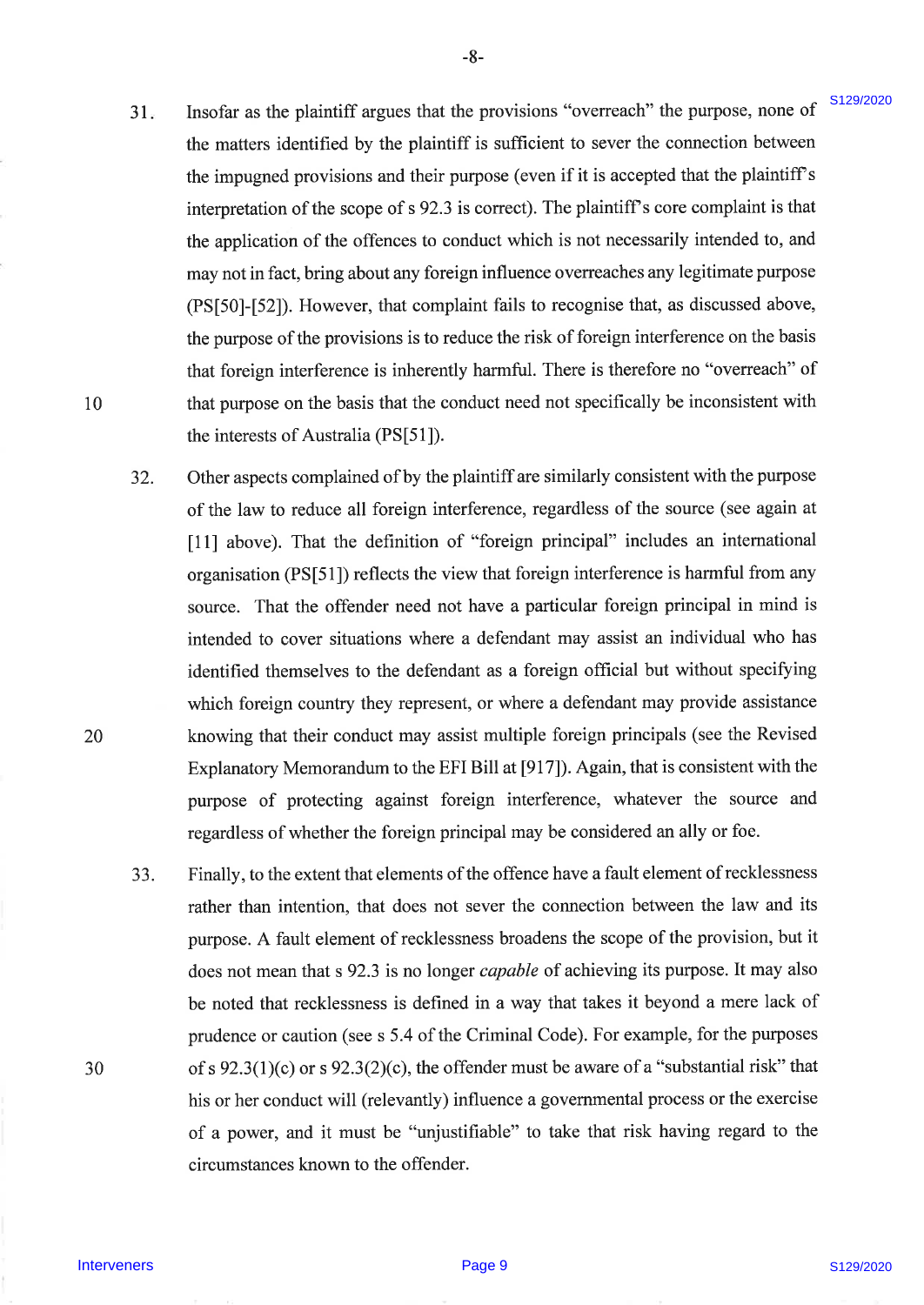### Necessity Necessity

34. This element requires that there be no "obvious and compelling alternative which is This element requires that there be no "obvious and compelling alternative which isequally practicable", andwhich would result in a "significantly lesser burden" on the equally practicable", and which would result in a "significantly lesser burden" on theimplied freedom: Banerji at [35] (Kiefel CJ, Bell, Keane and Nettle JJ) and [194] implied freedom: Banerji at [35] (Kiefel CJ, Bell, Keane and Nettle JJ) and [194] (Edelman J). Critically, the alternative measures must be means of achieving the (Edelman J). Critically, the alternative measures must be means of achieving the same object (**Brown** at [139] (Gageler J)), to the same or a similar extent (**Clubb** at \$791(Edelman J)). [479] (Edelman J)). 34.

-9-

- 35. None of the alternative measures suggested by the plaintiff satisfy those requirements. requirements. 35.
- 10 20 20 36. First, it is unclear what precisely the plaintiff suggests as an alternative. The plaintiff puts forth an assortment of alternative features and suggests that conduct with "one puts forth an assortment of alternative features and suggests that conduct with "one or more" of those specified features could be criminalised (PS[53]). It is unclear or more" of those specified features could be criminalised (PS[53]). It is unclear<br>whether these features are intended to entirely replace s 92.3 with an entirely new and different provision, or whether each alternative feature is only intended to replace and different provision, or whether each alternative feature is only intended to replace the corresponding element of the existing provision. For example, insofar as the the corresponding element of the existing provision. For example, insofar as the plaintiff suggests that the fault element of recklessness could be replaced with plaintiff suggests that the fault element of recklessness could be replaced with "malicious intent", it is unclear whether on the plaintiff's argument this would be sufficient for validity or whether other changes would also be required to other sufficient for validity or whether other changes would also be required to otherelements of the offence. Further, as noted in DS[42], the plaintiff s alternatives elements of the offence. Further, as noted in DS[42], the plaintiff's alternativesappear to be directed to aspects of  $s$  92.3(1), but fail to address  $s$  92.3(2). In those circumstances, the plaintiff s alternative(s) can hardly be described as "obvious and circumstances, the plaintiffs alternative(s) can hardly be described as "obvious and compelling". compelling". Neerarity<br>
2618/2021<br>
Neerarity is close to the control of the method and the competiting disturbation of the competition of the competition of the competition of the competition of the competition of the competition of t 10 »=36.
	- <sup>37</sup>. Secondly, and in any event, the alternative elements proposed by the plaintiff are not Secondly, and in any event, the alternative elements proposed by the plaintiff are not equally capable of fulfilling the legislative purpose of the offences in s 92.3. It is not equally capable of fulfilling the legislative purpose of the offences in <sup>s</sup> 92.3. It is not sufficient to identify more narrowly drafted provisions that would achieve some other legitimate purpose (cf PS[53]). Nor is it to the point that there may be other means legitimate purpose (cf PS[53]). Nor is it to the point that there may be other means of protecting the system of representative government (cf PS[5a]). As outlined of protecting the system of representative government (cf PS[54]). As outlined above, the question is whether there are equally effective alternatives to achieve the above, the question is whether there are equally effective alternatives to achieve the same purpose identified at the first stage of the McCloy/Brown analysis 37.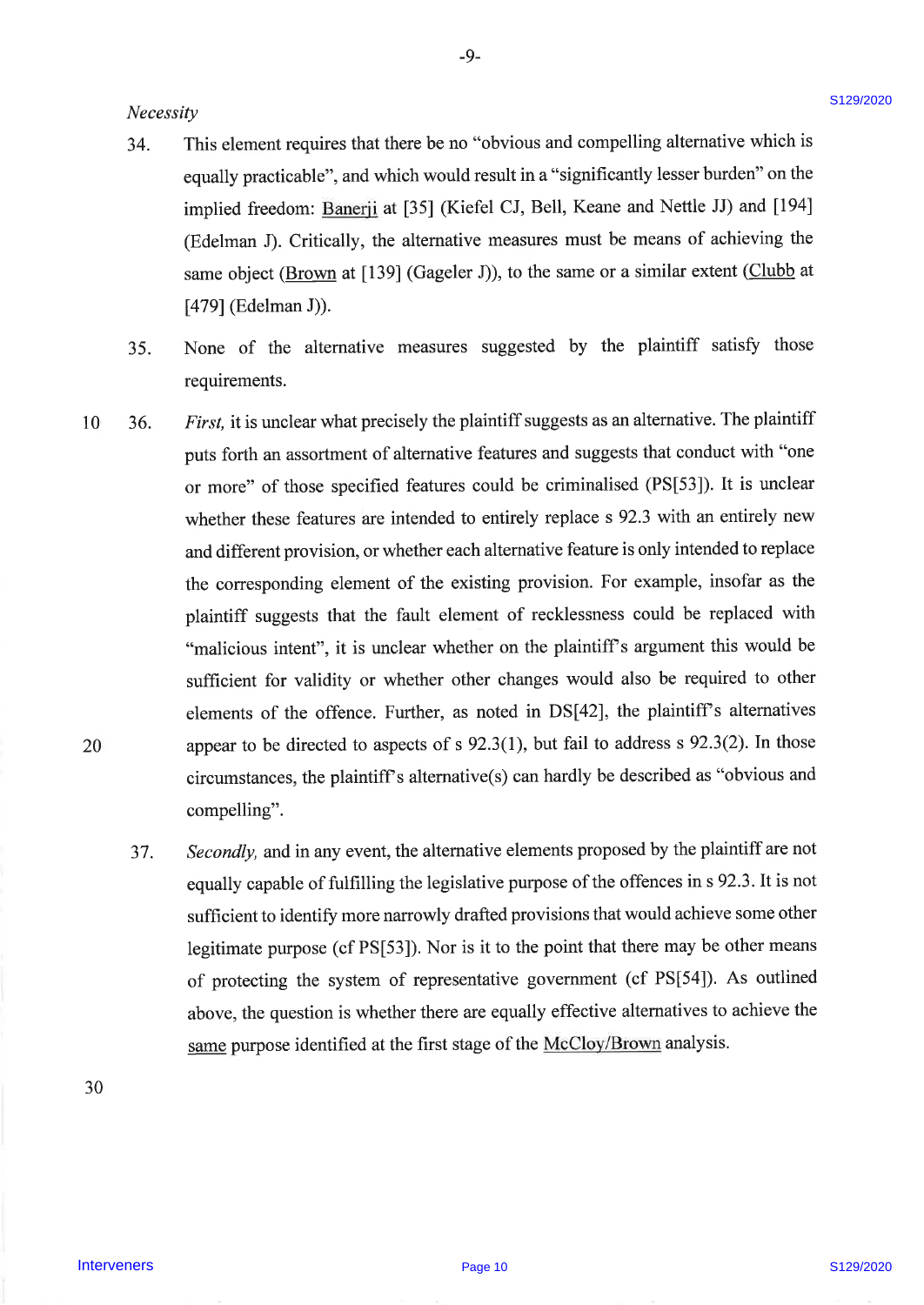38. 38. The plaintiff suggests criminalising conduct with a harmful effect upon Australia's The plaintiff suggests criminalising conduct with a harmful effect upon Australia's interests. However, the need to prove a specific harmful effect upon Australia's interests. However, the need to prove a specific harmful effect upon Australia's interests would result in a far narrower protection against foreign interference - as already discussed above, the legislation proceeds on the basis that all foreign already discussed above, the legislation proceeds on the basis that all foreigninterference is inherently harmful. Further, the act of foreign interference plainly poses a threat to Australian sovereignty, regardless whether the intended outcome or poses a threat to Australian sovereignty, regardless whether the intended outcome or any identifiable harm eventuates; the plaintiff's argument fails to recognise the protective approach of the legislation (cf Clubb at [79] (Kiefel CJ, Bell and Keane JJ). A requirement to prove identifiable harm is also impracticable, and Keane JJ). A requirement to prove identifiable harm is also impracticable, and therefore less likely to deter foreign interference, in circumstances where any harm therefore less likely to deter foreign interference, in circumstances where any harm may not materialise for several years or decades (SC[50]). may not materialise for several years or decades (SC[50]).38. The plaintif magness criticality consider which internal of first upper Attention of the stress of the stress of the stress of the stress of the stress of the stress of the stress of the stress of the stress of the st

-10- -10-

- 39 39. Another alternative suggested by the plaintiff is criminalising conduct with malicious intent, rather than mere recklessness. However, this overlooks that there is already intent, rather than mere recklessness. However, this overlooks that there is already an offence for intentional foreign interference in s 92.2. Section92.3 reflects <sup>a</sup> an offence for intentional foreign interference in <sup>s</sup> 92.2. Section 92.3 reflects a deliberate parliamentary decision that the criminalisation of relevantly reckless deliberate parliamentary decision that the criminalisation of relevantly reckless conduct was also required to achieve the statutory purpose (see DS[42]). Requiring intention rather than recklessness is therefore not equally capable of achieving the legislative purpose to the same extent. legislative purpose to the same extent.
- 40 40. A further proposed alternative is to require the offender to be "genuinely under the control of a foreign principal". It is unclear whether that is intended to replace the element in s  $92.3(1)(b)$  and s  $92.3(2)(b)$  in its entirety, or whether that element is intended only to be a substitute for *one* of the circumstances captured by s  $92.3(1)(b)$ and  $(2)(b)$  – that the conduct is engaged in "on behalf of" a foreign principal. If the former, the proposed alternative would again appear to be less effective in reducing former, the proposed alternative would again appear to be less effective in reducing foreign interference because of its narrower scope. foreign interference because of its narrower scope.
	- 4t. 41. Thirdly, it is unclear whether any of the plaintiff's alternatives would result in a significantly lesser burden on the freedom. Where (as in the present case) the burden significantly lesser burden on the freedom. Where (as in the present case) the burden on the freedom is limited, it will be difficult for a plaintiff to establish that any on the freedom is limited, it will be difficult for a plaintiff to establish that any available alternative measures would imposes a significantly lesser burden while at available alternative measures would imposes a significantly lesser burden while at the same time being equally efficacious: Clubb at [64] (Kiefel, Bell and Keane JJ).
	- To the extent that the plaintiff's proposed alternatives involve a narrower proscription than the present provisions, it is not evident that those alternatives would proscription than the present provisions, it is not evident that those alternatives would 42 42.

10 10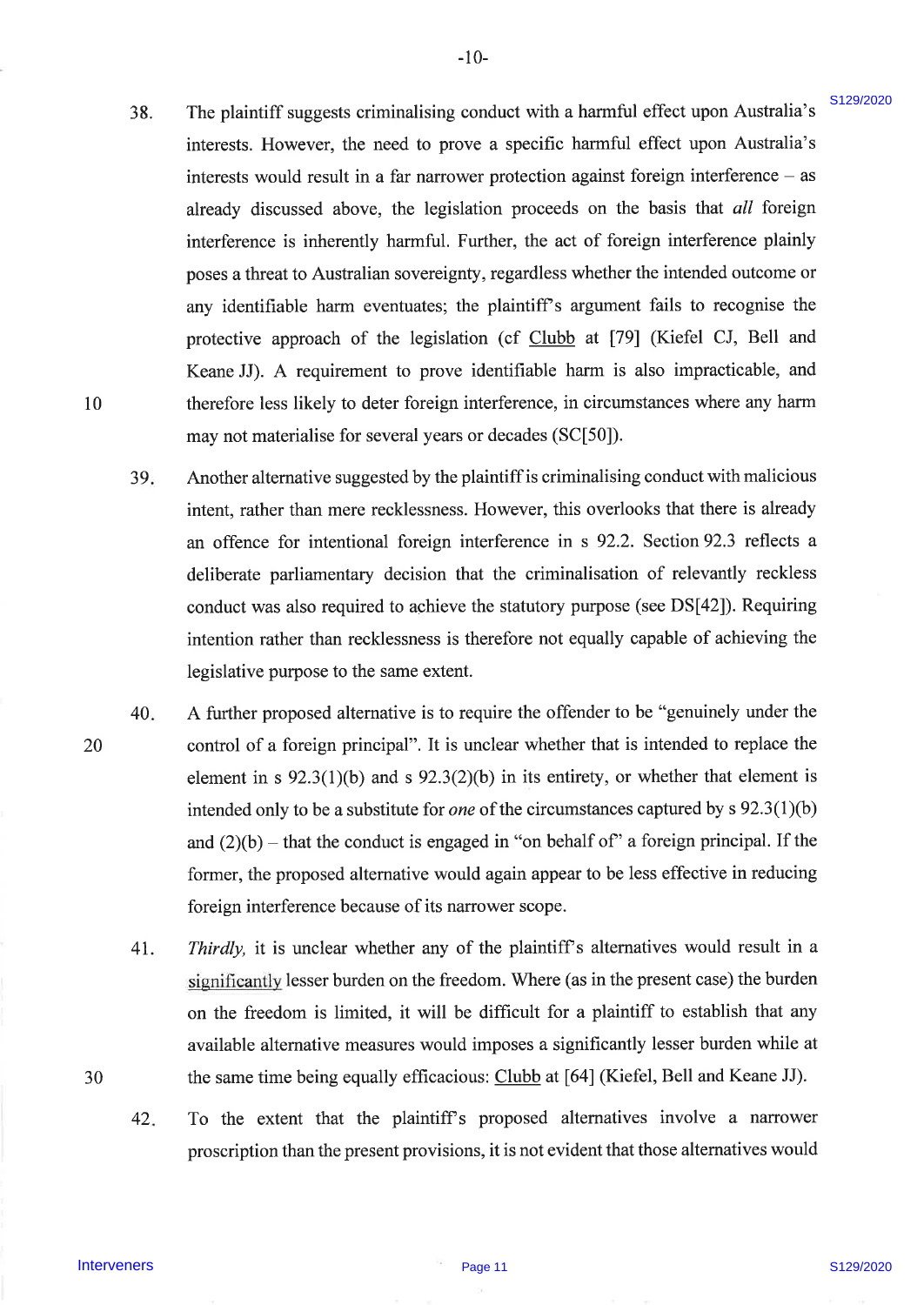result in any significantly lesser burden on the freedom. The relationship between the result in any significantly lesser burden on the freedom. The relationship between the existing provisions and the plaintiff's proposed alternatives is unclear and the plaintiff has not identified with any precision the scope of any protected plaintiff has not identified with any precision the scope of any protected communications that would be caught by the existing provisions but not by its communications that would be caught by the existing provisions but not by its proposed alternatives. For example, while the plaintiff proposes criminalising proposed alternatives. For example, while the plaintiff proposes criminalising conduct that involves "unconscionable or dishonest means" or "undue influence", it is unclear whether the difference between these proscriptions and the current is unclear whether the difference between these proscriptions and the currentproscription is such that this would result in a significantly lesser burden on the proscription is such that this would result in a significantly lesser burden on the freedom. That is particularly so given that much conduct of this kind falls outside the freedom. That is particularly so given that much conduct of this kind falls outside the protection of the implied freedom in any event. protection of the implied freedom in any event.

 $-11-$ 

### 10 10

### Adequacy of balance

- 43. The final element of the analysis involves comparing the burden against the The final element of the analysis involves comparing the burden against the importance of the purpose and the benefit to be achieved: McCloy at [87] (French CJ, Kiefel, Bell and Keane JJ). The importance of the purpose does not depend on "idiosyncratic policy preference" but must give due weight to the importance placed "idiosyncratic policy preference" but must give due weight to the importance placed on the purpose by Parliament itself: Clubb at [496] (Edelman J). Further, "[t]he question whether a law is 'adequate in its balance' is not concerned with whether the law strikes some ideal balance between competing considerations": Clubb at [69] (Kiefel CJ, Bell and Keane JJ). Rather, alaw will be adequate in its balance unless (Kiefel CJ, Bell and Keane JJ). Rather, a law will be adequate in its balance unless the burden on the freedom is manifestly excessive or grossly disproportionate: Clubb at [69] (Kiefel CJ, Bell and Keane JJ; [270] per Nettle J; [496]-[497] per Edelman J). result in any significantly loses tunded each choosies. The estimation between the plasma charge points in any proposed alternatives is undeter and the plasma's existing provisions and the plasma's expected communication 43.
	- 44. In the present case, any burden imposed by the impugned provisions is limited (see In the present case, any burden imposed by the impugned provisions is limited (see at [17]-[19] above). The purpose of the law is of high importance, particularly having regard to the context in which the law was enacted and the mischief to which Parliament was responding (see at [8]-[9] above). In the light of those matters, the Parliament was responding (see at [8]-[9] above). In the light of those matters, the balance struck by the impugned provisions cannot be said to be manifestly excessive balance struck by the impugned provisions cannot be said to be manifestly excessive or grossly disproportionate. or grossly disproportionate. 44.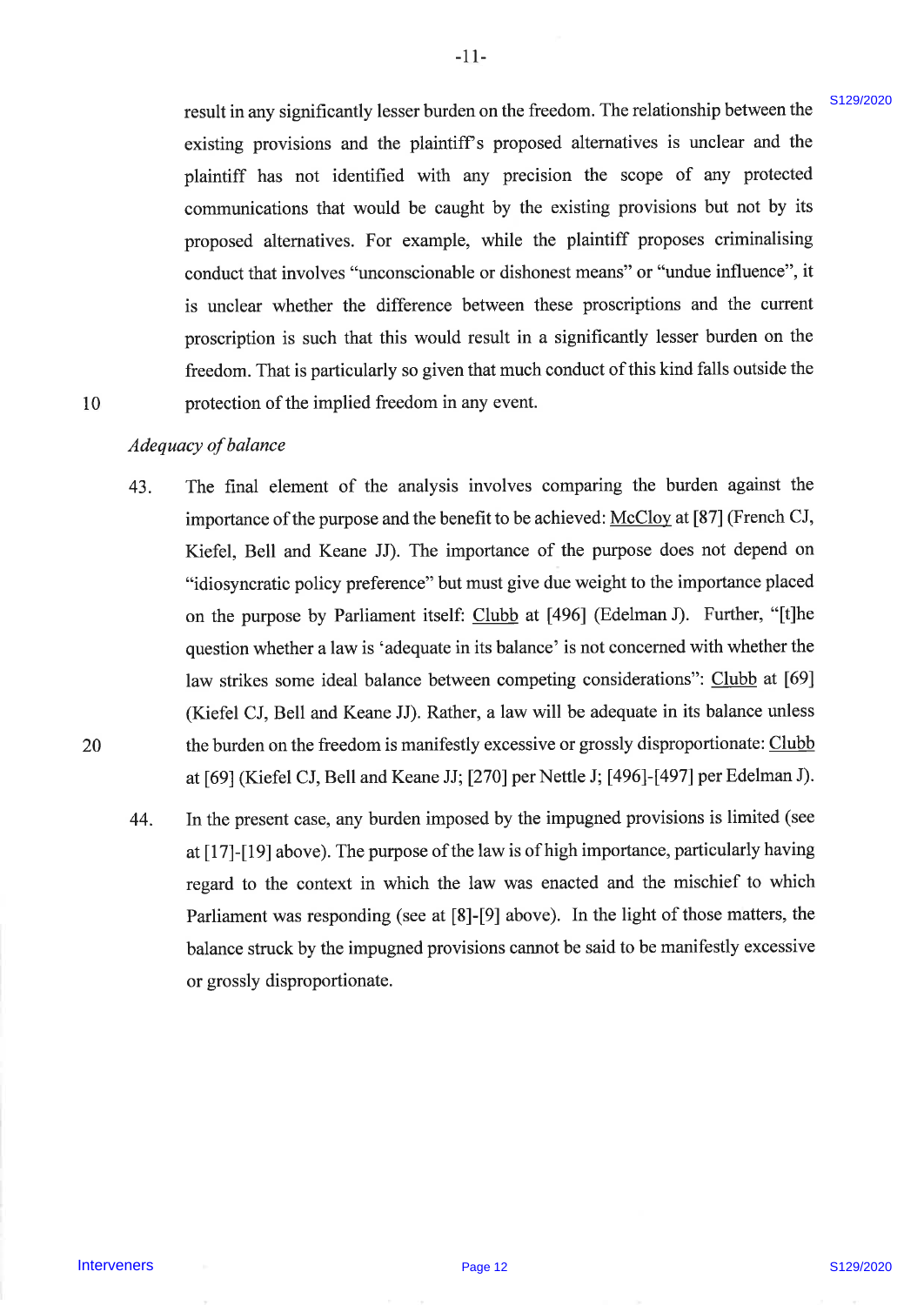# Part V: Estimate of time  $8129/2020$

45. NSW anticipates that it will require no longer than 15 minutes for the presentation of 45. | NSW anticipates that it will require no longer than <sup>15</sup> minutes for the presentation of oral argument. oral argument. Pur U. P. Estimate of the eliminate for the presentation of<br>  $\overline{45}$ . SISW mately<br>
ured arguments.<br>
U. Ducal 23 December 2020<br>
Page 13<br>  $\overline{12}$ . C. Report SCSG<br>
P. Ducal 23 December 2020<br>
P. D. Report SCSG<br>
E. michael

Dated 23 December 2020 Dated 23 December 2020

 $-168$ 

M G Sexton SC SG K N Pham T: 02 8093 5502 T: 02 8093 5502 T: 02 8915 2626 E: michael.sexton@justice.nsw.gov.au E: michael.sexton@justice.nsw.gov.au E: kpham@sixthfloor.com.au

K N Pham T:0289152626 E: kpham@sixthfloor.com.au